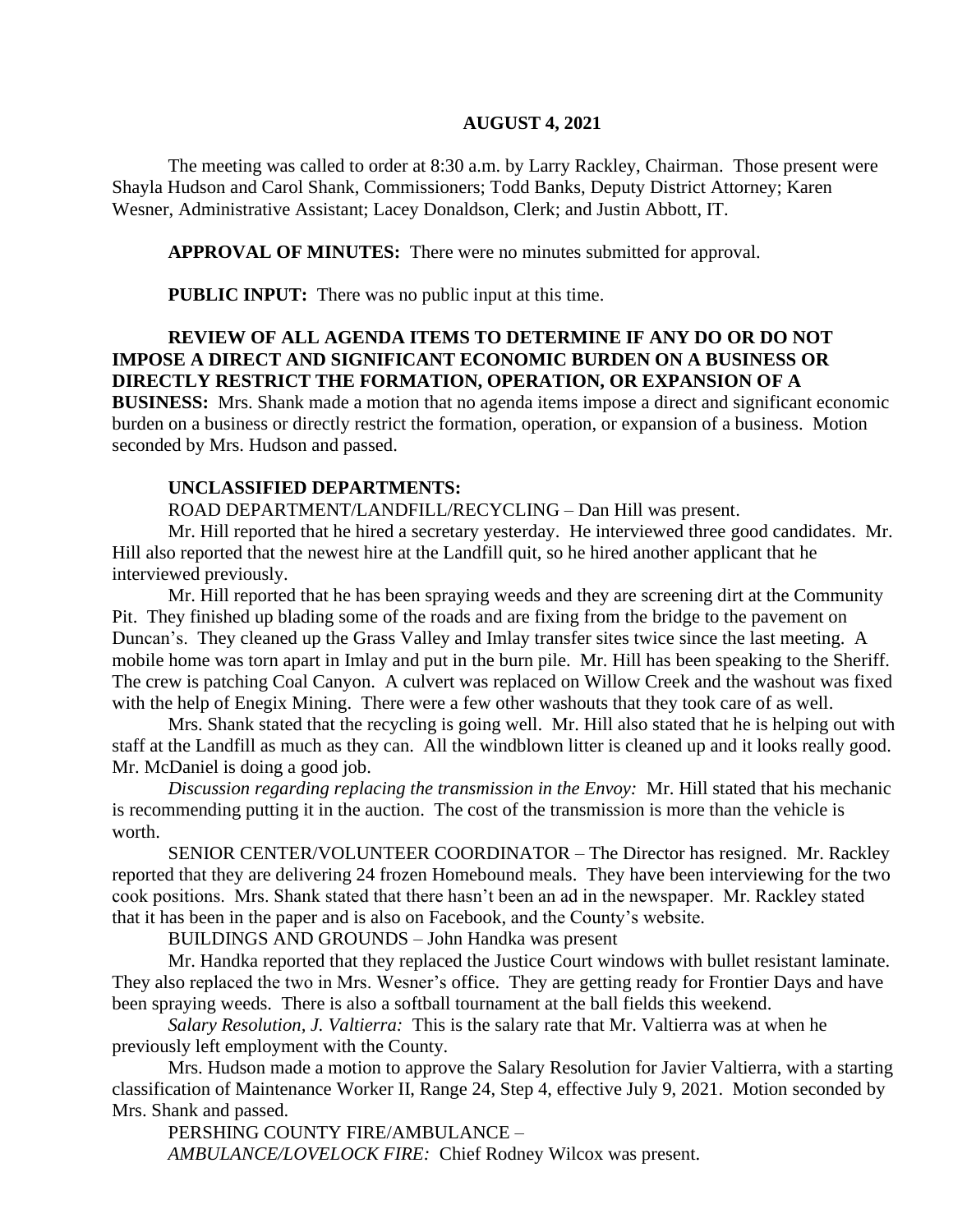Chief Wilcox reported that the ambulance continues to be very busy. They met a Medflight at the Airport the other night that couldn't make it to Reno and transported their patient. Chief Wilcox stated that they are still having issues with volunteers responding. Ambulance #901 is down, with no power to the radio or lights. Chief Wilcox stated that a new ambulance needs to be ordered, as it takes approximately six months to be built. Mr. Rackley has spoken with the City and asked them to consider using their Recovery Funds to help with the purchase. Chief Wilcox also reported that there was a fire in the Indian Colony last night and they provided mutual aide to the BLM. A valve on one of the trucks failed, but they were able to replace it. The old firehouse is in the process of being painted.

REVIEW OF REPORT FROM THE EMERGENCY SERVICES SUBCOMMITTEE AND APPROVAL TO APPLY FOR A SAFER GRANT – Mr. Rackley stated that they just received the report from the Emergency Services Subcommittee and haven't had a chance to review it. Mr. Rackley also spoke about the SAFER Grant. It can be used to pay for Fire Department personnel. Mrs. Shank asked if they would be able to review the grant application prior to its submittal. Mrs. Hudson stated that it is a tiered, 3 year grant. After 3 years, we would be 100% responsible for those costs. Chief Wilcox thought the grant application wasn't due for several months. Mrs. Shank felt they had time to have a workshop to discuss what to include in the application.

Mr. Banks felt it would be better if the Fire Department drafted what their expectations for the grant are prior to approval of the application. Mrs. Hudson requested the this be put back on the next agenda with the fire department presenting at that time.

COMMUNITY CENTER – Giselda Canales, Community Center Coordinator, submitted a written report.

IT DEPARTMENT – Justin Abbott was present.

Mr. Abbott reported that the network security assessment with CISA (Cybersecurity and Infrastructure Security Agency) has been completed. We should be receiving a draft report within the next couple of weeks. The preliminary review shows that a lot of training is needed. Mr. Abbott has also been working with Mrs. Lusby-Angvick on the broadband project. He continues to receive a lot of support tickets.

ECONOMIC DEVELOPMENT – Heidi Lusby-Angvick was present.

*Update:* Mrs. Lusby-Angvick stated that State Treasurer Zach Conine will be here today to give a presentation, but he will also be here next Tuesday to seek public feedback under the "Every Nevada Recovery Framework".

Mrs. Lusby-Angvick also asked about the seats on the PCEDA Board. Mrs. Donaldson stated that when the Ordinance was amended, she aligned the current members with the corresponding seats. *Brownfields Grant project update and status:* No report.

*Current status of economic development projects being built in Pershing County:* No report.

*Approval of 95-80 Regional Development Authority Cooperative Interlocal Agreement:* This will be put back on the next agenda.

PUBLIC DEFENDER – A written report was submitted.

Mr. Cochran also came in a bit later in the morning. He is working on familiarizing himself with all the changes to the law that recently went into effect or will soon.

CODE ENFORCEMENT – Fran Machado was present.

Mr. Rackley asked what the status of the chiropractic office is. Mrs. Machado stated that the owner has received their final notice, but he is trying to sell the property. If the ownership changes, she will have to start over. Mr. Rackley would like to discuss clean-up and putting a lien on the property. Mr. Banks stated that if clean-up does not occur within the timeframe established by Code Enforcement, the DA's office will file criminal charges, which usually spurs a response.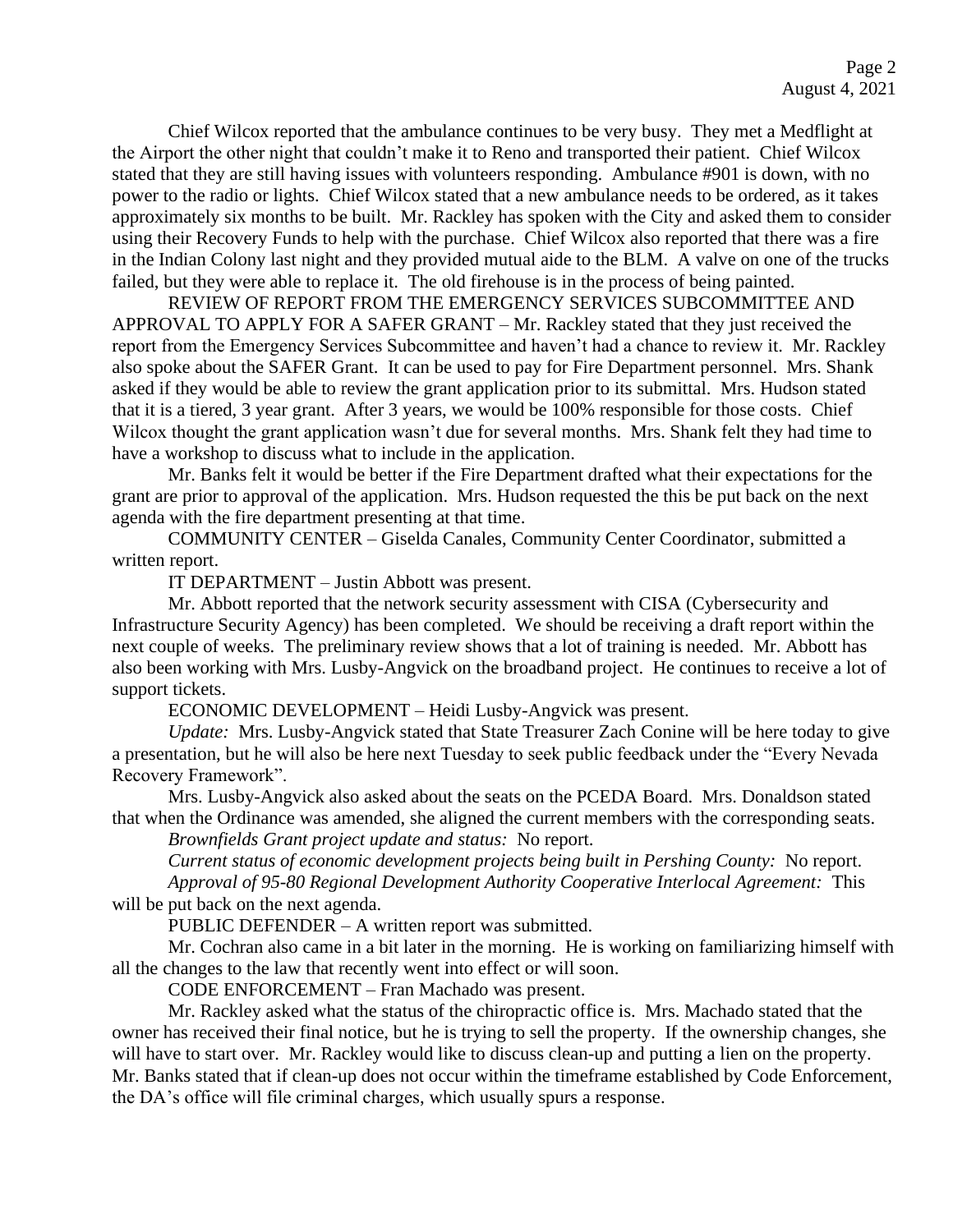### **ELECTED DEPARTMENTS:**

LACEY DONALDSON, CLERK-TREASURER – Mrs. Donaldson reported that she went on vacation right after the last meeting. The office is busy with tax collection. A new employee will be starting next Monday.

RENE CHILDS, RECORDER-AUDITOR – Mrs. Childs gave the Board the month end reports. The auditors will be here a couple days this month and then again in September.

DISTRICT ATTORNEY'S OFFICE – Mr. Banks agreed with the sentiments of Mr. Cochran regarding the new changes to the law. He also stated that the tapering off of the pandemic has caused an increase in new cases. They met with State Child Support earlier this week. They are working on implementing a new computer system.

SHERIFF'S OFFICE – *Salary Resolution, A. Gonzalez:* Mr. Gonzalez has graduated from POST (Peace Officers Standards Training). Mrs. Shank asked Mrs. Childs about the effective date as it says May 20<sup>th</sup>. Mrs. Childs stated that we cannot go back into old year for payroll.

Mrs. Shank made a motion to approve the Salary Resolution for Alfonso Gonzalez, moving him from a Deputy Sheriff I, Range 11, Step 1 to a Deputy Sheriff II, Range 12, Step 1, effective July 1, 2021. Motion seconded by Mrs. Hudson and passed.

Sheriff Allen came in later in the morning. There are currently 10 inmates in the jail. They currently have three cadets at POST. There are still three open positions within the department. Sheriff Allen does have one applicant for the office and dispatch positions, but none for deputy. Sheriff Allen will be attending a meeting today at 1:00 p.m. to discuss the "none" Burning Man event happening over Labor Day. Chief Wilcox asked if the Fire/Ambulance Department are obligated to answer calls out there. Yes.

**PROCLAMATIONS AND AWARDS:** YEARS OF SERVICE CERTIFICATE/PIN FOR BILL SOARES (20 YEARS) AND NATHAN CARMICHAEL (20 YEARS) – Mr. Soares' award will be given to his family. Deputy Carmichael was not present, and his award will be given to the Sheriff.

**MEMORIAL FOR WILLIAM "BILL" SOARES TO BE PLACED EITHER AT THE COURTHOUSE PARK OR PLAYGROUND:** Mr. Rackley stated that Mr. Soares was very dedicated to the upkeep of the park and playground. Mrs. Hudson suggested a metal art installation. Mrs. Shank suggested a bench.

Mrs. Hudson made a motion to approve placing a bench in the Courthouse Park in memory of William "Bill" Soares. Motion seconded by Mrs. Shank and passed.

**BOARD APPOINTMENTS:** GRASS VALLEY ADVISORY BOARD – Letters were received from Paul Schlehr and Tori Apperson.

Mrs. Shank made a motion to reappoint Paul Schlehr to the Grass Valley Advisory Board. Motion seconded by Mrs. Hudson and passed.

**DERBY FIELD:** Mr. Rackley reported that the newest grant is to repair the taxi-way. Surveyors are out there now.

**DES CRAIG, ECONOMIC RECOVERY COORDINATOR, WESTERN NEVADA DEVELOPMENT DISTRICT (WNDD):** WNDD PROPOSAL REGARDING A REGION-WIDE BROADBAND MAPPING PROJECT AND REQUEST FOR FUNDING IN THE AMOUNT OF \$2,850.00 – Mr. Craig gave a PowerPoint presentation. After the initial funding request, there will be an annual subscription to keep the map a living document. Their hope is to have the funding by mid-August and hire a consultant in September.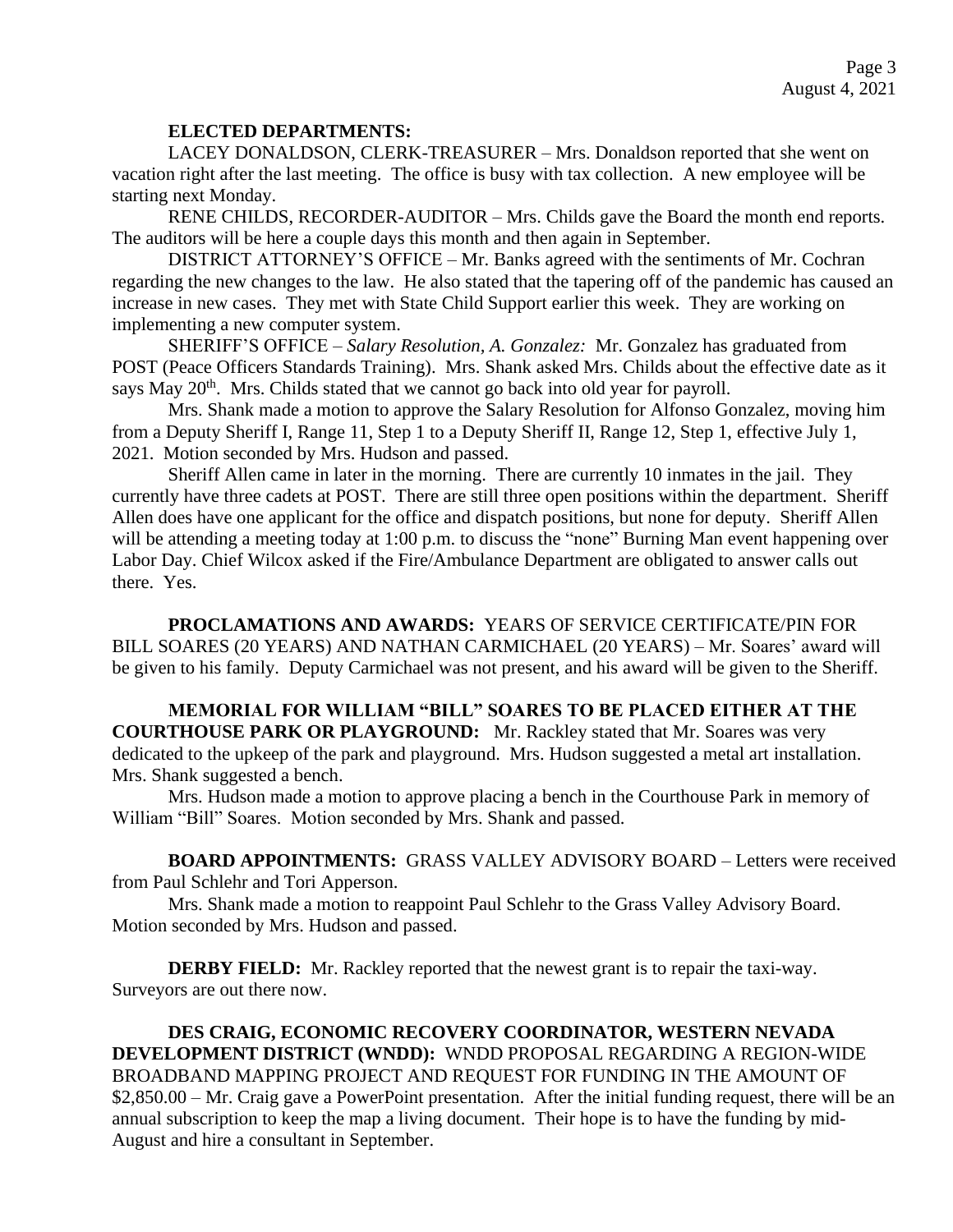Mr. Abbott stated that there have been many Broadband mapping projects; however, WNDD's project will be more granular. For community connectivity, this is the right path and Mr. Abbott would encourage the Board to support this project.

Carl Clinger asked if this would address the lack of service in the outlying areas of the County. Mr. Craig stated that the mapping will be dependent on those taking the survey. Those who don't have connectivity will still have to go to the website and report that they don't have any service. Mrs. Shank asked Mrs. Lusby-Angvick if the funding we will be getting from the Governor's Office of Economic Development for the new Development Authority could be used to help cover the cost. Mrs. Lusby-Angvick stated it is possible, but she doesn't know. Mr. Craig stated that Pershing County is receiving Economic Recovery Funds, and this is an eligible expense under those guidelines. Mr. Craig also stated that there are lots of maps, but they are woefully inaccurate. Mrs. Childs stated that there is \$14,000 budgeted in Economic Development that could be used.

Mrs. Hudson made a motion to approve supporting WNDD's proposal regarding a region-wide broadband mapping project in the amount of \$2,850.00. Motion seconded by Mrs. Shank and passed.

### PLANNING AND BUILDING / IMLAY WATER: James Evans was present.

Mr. Evans gave the Board his monthly reports. There is not a Planning Commission meeting tonight, but there is one scheduled for September. Next month they will do their annual "bigger" water samples. Mr. Evans reported that LMWD (Lovelock Meadows Water District) put some pressure gages in various places in Imlay. Above the system's pressure gauges there was no fluctuation. They also checked the pump and there doesn't seem to be any problems there. Below the regulators it did fluctuate on Saturday and Sunday with big spikes in pressure. This is indicative of someone opening and closing a hydrant too quickly. Mr. Evans doesn't believe it is the Fire Department.

Mr. Evans also reported that he signed up for a Commercial Building Inspector course in September in Las Vegas. Mr. Evans is coordinating the ordering of a new vehicle for his department with the Road Department. Caselle will be out toward the end of the month to implement their software and provide training.

There was also discussion regarding contractors working on the Pershing County Electrical Utility. In the past, only one contractor was used, but if they are qualified to work on the system, it doesn't matter. Mr. Evans does have a list available in his office. Mrs. Hudson refrained from the discussion due to her personal business.

**USDA, NATURAL RESOURCES CONSERVATION SERVICE (NRCS):** REQUEST FOR PERSHING COUNTY TO BECOME A COOPERATING AGENCY IN THE PLANNING AND DEVELOPMENT OF THE LOWER HUMBOLDT WATERSHED / PERSHING COUNTY IRRIGATION DISTRICT WATERSHED PLAN AND ENVIRONMENTAL DOCUMENT; ACCEPTANCE OF INVITATION AND APPROVAL TO ENTER INTO AN INFORMAL AGREEMENT OR A FORMAL MEMORANDUM OF UNDERSTANDING – Mrs. Hudson asked Carl Clinger about the USGS mapping. That is a separate issue. Mr. Clinger stated that NRCS is just in the planning stages. Mr. Rackley stated that at this point, they are just inviting us to be a Cooperating Agency.

Mrs. Shank made a motion to approve the request by NRCS for Pershing County to become a Cooperating Agency in the Planning and Development of the Lower Humboldt Watershed / Pershing county Irrigation District Watershed Plan and Environmental Document. Motion seconded by Mrs. Hudson and passed.

Mrs. Wesner stated that they are also asking that we approve either an informal agreement or a formal Memorandum of Understanding.

Mrs. Shank amended her motion to include entering into a formal MOU. Motion seconded by Mrs. Hudson and passed.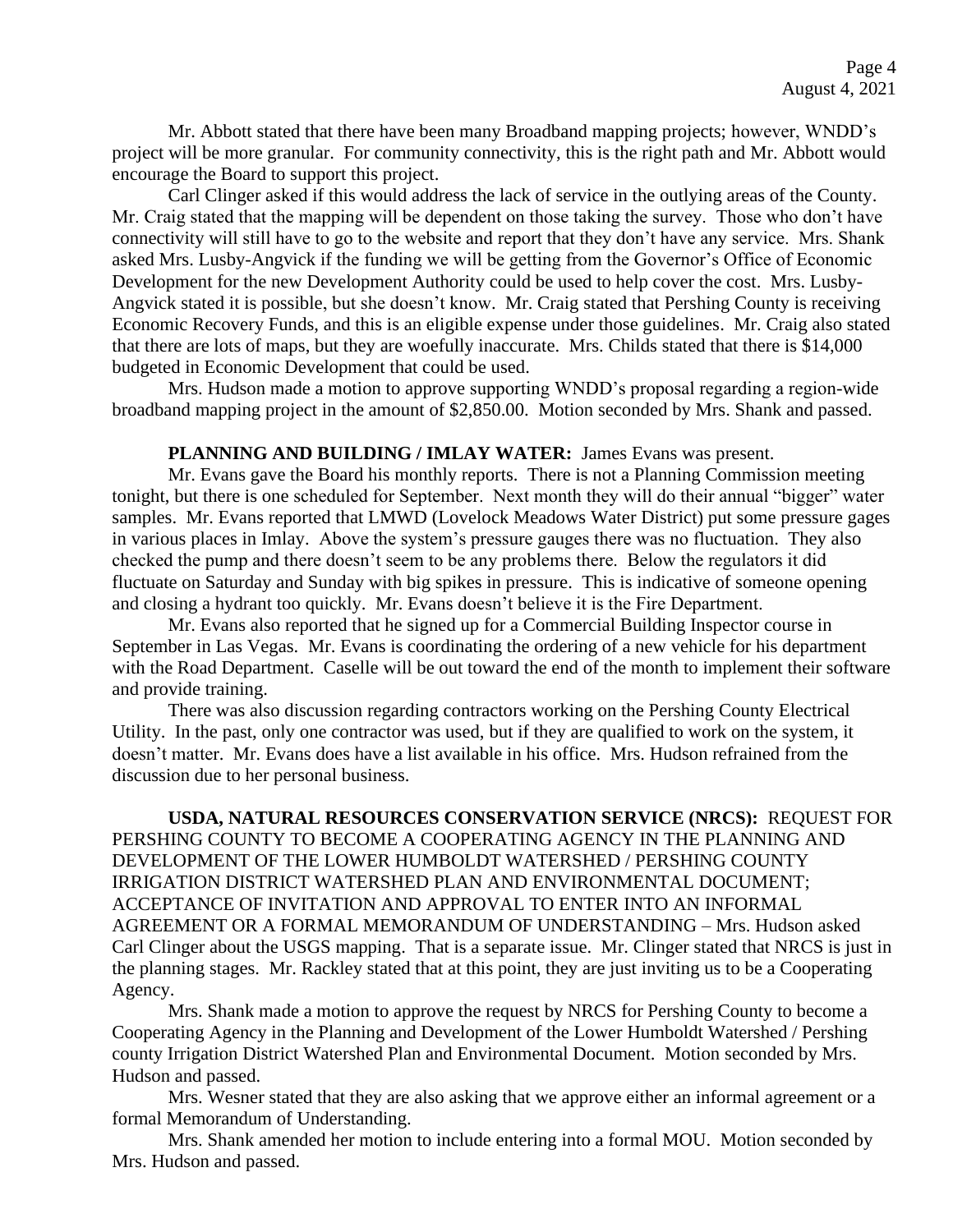The meeting recessed at 10:28 a.m. and reconvened at 10:30 a.m.

**ZACH CONINE, NEVADA STATE TREASURER:** PRESENTATION ON PROCESS FOR THE UTILIZATION OF THE FISCAL RECOVERY FUNDS FROM THE AMERICAN RESCUE PLAN ACT – Treasurer Conine gave a presentation on the American Rescue Plan Act. The State has been given additional funding and they are asking local governments, etc. to submit use plans. Directions on how to submit proposals was given. Mr. Conine will also be in Lovelock in person on Tuesday to provide additional information and get input from the public.

**FIRST READING OF AN ORDINANCE AMENDING ORDINANCE NO. 349, RELATING TO LANDFILL ASSESSMENT, TO MAKE ITS EFFECTIVE DATE JULY 1, 2022 RATHER THAN JULY 1, 2021:** This item will be moved to the next meeting.

**CARES FUNDING:** UPDATE/APPROVAL OF EXPENDITURES; UPDATE FROM EMERGENCY MANAGEMENT RELATING TO COVID-19; LIST OF PROPOSED PROJECTS, PRIORITIZING AND CHANGING/AMENDING THE PROJECTS FOR ALLOCATION OF THE COVID-19 AMERICAN RESCUE PLAN FUNDING FOR PERSHING COUNTY IN THE AMOUNT OF \$1,306.252.00 – Mrs. Shank stated that the Agenda Item needs to be changed to ARP Funding, instead of CARES. We haven't received any funds as of yet.

**APPROVAL OF AMENDED AGREEMENT BETWEEN THE STATE OF NEVADA AND LOCAL GOVERNMENTS TO ALLOCATE POTENTIAL SETTLEMENT FUNDS DERIVED FROM LITIGATION CONCERNING THE OPIOID EPIDEMIC IN NEVADA AND THE UNLAWFUL MANUFACTURE, MARKETING, PROMOTION, DISTRIBUTION OR DISPENSING OF PRESCRIPTION OPIOIDS:** This item will be put on the next agenda.

**REPORT FROM LEGAL COUNSEL:** No report.

# **REPORT FROM ADMINISTRATIVE ASSISTANT:** No report.

**ITEMS FOR FUTURE AGENDAS:** Mrs. Shank would like a workshop to go through the Emergency Response Committees recommendations. Mrs. Shank also stated that there was an item on the last agenda about painting the barrier walls on the overpass. No action was taken. Mr. Rackley doesn't feel a letter would do anything. Mrs. Shank would like it back on the agenda.

**CORRESPONDENCE:** There was no additional correspondence discussed.

**BOARD MEMBER REPORTS; BOARD LIAISON REPORTS:** Mrs. Hudson spoke about a few meetings she has upcoming. She would like another presentation from Rob Rule regarding the Navy Expansion. She spoke about Aquatec's water applications. Mrs. Shank asked that it be put on the next agenda so Pershing County can officially protest the applications.

Mrs. Shank stated that all her meetings are coming up.

Mrs. Hudson stated that she will be gone most of November.

Mr. Rackley stated there was a Library Board meeting last week. Senior Center Advisory Board will be meeting tomorrow. They are working on a date for an Airport Advisory Board meeting.

**PUBLIC HEARING FOR 2021 NEVADA STATE COMMUNITY BLOCK GRANT PROGRAM POSSIBLE PROJECTS:** No proposals were submitted.